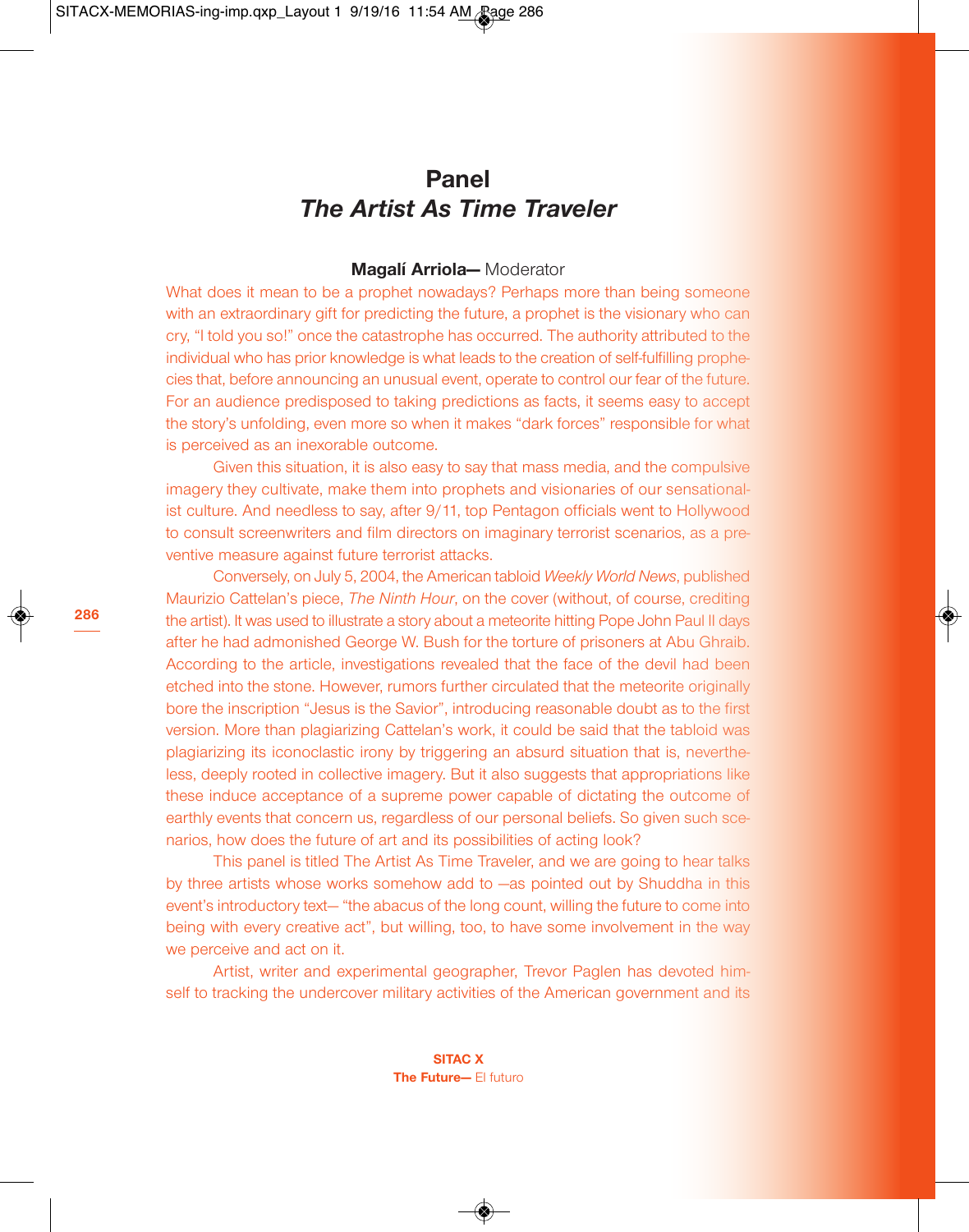intelligence agencies. This has allowed him to make visible the invisible, particularly in some places in the American desert, an area that has captured Americans' imagination since the westward expansion during the 19th century, insofar as it is the "space of possibilities" where the past can be forgotten and the future freely reinvented based on technological progress. It is also a space whose specific features make it ideal for hidden agendas and conspiracy theories (just as outer space —also central to Paglen's work— would be once the Cold War started).

Julieta Aranda's work, on the other hand, has focused on exploring the way in which fixed unit measures that govern our daily lives, like time, can be altered. She has sought to transform historical narratives by basing them on a subjective experience, which she perceives as an exercise in individual sovereignty. Her work raises questions like "Can we be the referees of our own time?" whether it be by designing a watch that works by the rhythm of her own body or putting together articles related to the Czar's imprisonment in 1917, atomic testing in the Nevada desert in 1952, and the 1971 moon-landing, all in the same newspaper.

Finally, Sarah Kavage's practice has touched on topics like the relationship between human and natural spaces, as well as environmental problems like climate change, urban planning and the exploitation of nature. She has developed projects that analyze the impact of commerce on Chicago, try to take back streets for pedestrians and speculate on what would happen to Seattle ports if the Antarctic Ocean melted.

# **Trevor Paglen—** "Friends of Space, How Are You All?" Have You Eaten Yet? Or, Why Talk to Aliens Even If We Can't.

*Trevor Paglen revisits the story of the* Pioneer *Plaque and the Golden Record, launched* **image** *into space in the 1970s in the event of contact with extra-terrestrials, to consider the ethical responsibilities inherent in imagining the other.*

#### **I.**

In late 1971, science reporter Richard Hoagland climbed up the metal ladder at the hangar-like thermal-vacuum test facility at TRW Systems in Redondo Beach, just south of Los Angeles. It was dark. Inside a cavernous chamber, the *Pioneer 10* spacecraft was undergoing a week-long test regimen designed to simulate the vacuum and extreme temperatures of deep space. As he climbed up towards the quartz-glass viewing window, Hoagland could see light emanating from the chamber.

*Pioneer 10* was going to do something unprecedented. The spacecraft would mark humanity's first venture towards the outer planets and would deliver the first close-up pictures of Jupiter on a fly-by of the great gas giant. But there was something

**287**

**page 93**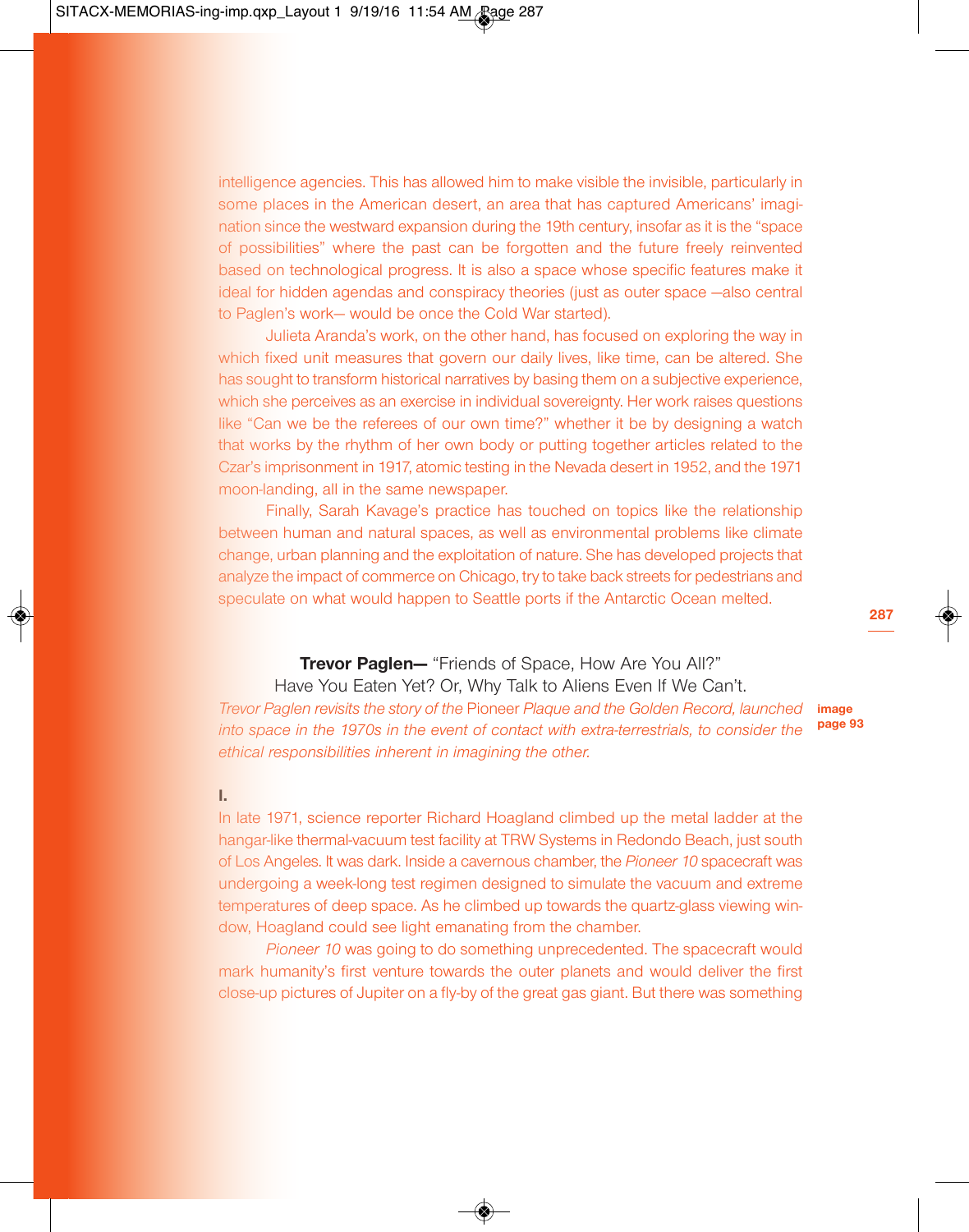else. On its fly-by, *Pioneer* would accumulate so much speed from the slingshot effect of Jupiter's gravity that it would achieve escape velocity from the sun. After studying Jupiter, *Pioneer* would hurtle on towards the infinite blackness of interstellar space.

"The inside of the chamber was painted black," Hoagland remembers, "and there's this gleaming creature inside, like a praying mantis pinned to a velvet surface." The spacecraft's gold and Mylar shielding gleamed in the darkness. "It looked like an imprisoned insect waiting to be born… a huge insect waiting to be set free." Then a revelation: "I'm looking at this thing, and absolutely out of nowhere I realized I was looking at a man-made Earth object that was going to leave the Earth and the solar system, never to return… something that will last longer than the pyramids, the ice ages and even the Earth itself… and I realize, 'Oh my God, this is the first thing we've created that *they* could find.' It's got to carry a message!"15

Hoagland stepped back down the ladder. His friend and fellow science writer Eric Burgess was next in line, waiting to climb and view the spacecraft. Burgess looked up at Hoagland. "Dick," he said, "it's got to carry a message!" Upon their first encounter with the spacecraft, the two friends had the same thought.

Later that day, at NASA'S Jet Propulsion Lab (JPL) in Pasadena, California, Hoagland and Burgess tracked down astronomer Carl Sagan, who had just finished delivering a lecture on Mars. They knew that Sagan was involved in the *Pioneer* program and that the famous astronomer was a well-known proponent of the Search for Extraterrestrial Life (SETI), an exploratory science that seeks evidence of life in the universe.

Hoagland and Burgess guided Sagan towards JPL's small museum, and under a model of the *Surveyor* spacecraft told the astronomer that *Pioneer 10* should carry a message for aliens. "He looks up, and that classic Carl smile spreads across his face," recounts Hoagland. "Oh, what a nice idea!"

#### **II.**

Or was it? The idea of creating messages to send on interstellar space probes seems both obvious and completely absurd. On the one hand, we might ask, "Why not?" On the other, saying "yes" to messages on space probes and taking the ensuing questions seriously opens up a mind-boggling series of problems. Trying to communicate with aliens asks us to consider the limits of representation, the status of the "universal" and the West's generally ethnocentric, even anthropocentric, assumptions about other beings and cultures. It asks us to address the problem of multiplicities speaking univocally, and involves the indignities associated with speaking for others. If we try to speak to aliens, every manner of formal and ethical conundrum follows. Irresolvable paradoxes and contradictions emerge; one way or another, trying to communicate with aliens means asking, and answering, impossible questions.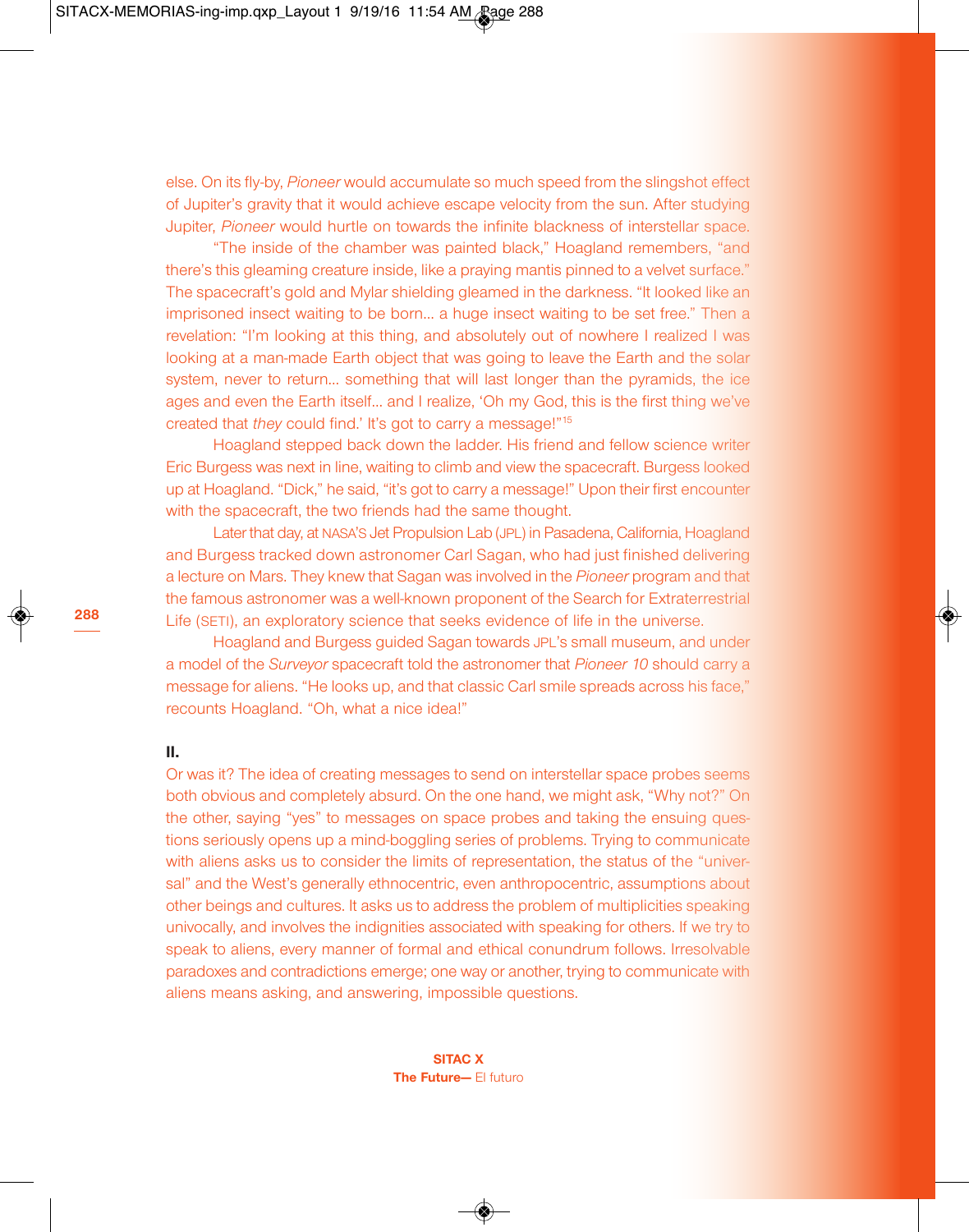**III.**

Months passed before Hoagland and Burgess heard anything more about their idea.

But Sagan had taken their idea to heart. Unbeknownst to Hoagland and Burgess, Sagan enlisted the help of astronomer Frank Drake, the first person to actively search for extraterrestrial radio signals and one of the founders of SETI, and the two began developing a plan. Drake proposed an "interstellar postcard" depicting a pair of human figures, a sketch of the solar system and a diagram meant to show the location of Earth in the galaxy. With only a few weeks to complete the project, Sagan's wife, artist Linda Salzman-Sagan, drew two figures: a man and a woman. Her first instinct was to draw the figures holding hands, but she second-guessed herself —she didn't want to give the impression that the drawing represented a single twoheaded being. To indicate Earth's location in the Milky Way, Drake decided to use pulsar frequencies. The astronomer knew that pulsars (collapsed stars that produce powerful, rhythmic radio pulses) could be used as galactic timekeepers. Because pulsars decay at reasonably predictable rates, a map showing the location of pulsars and their frequencies could theoretically be used by an extraterrestrial scientist to triangulate the location of Earth, and the moment in time that the spacecraft came from. Or so he reasoned.

The now iconic images on what would be called the *Pioneer* Plaque were etched onto gold-anodized aluminium and placed on-board the spacecraft, facing inward to shield the pictures from the constant barrage of micrometeorites it would encounter in space.

On 1 March 1972, Hoagland was practicing with his band in the basement of his New England home. The phone rang. It was Sagan. "I just want to let you know, we launch tomorrow, and it's on-board," said the astronomer. According to Hoagland, the *Pioneer* team had kept the plaque secret from the public and even the higherups at NASA.

But the precedent had been set: from now on interstellar space probes would be recognized as not only scientific devices but also as cultural emissaries to the galaxy at large. For the *Pioneer 11,* the next spacecraft launched by NASA, in 1973, a second *Pioneer* Plaque, with the same engraving, was also placed on-board.

Three years later, Sagan would be tapped to develop a far more ambitious message. In December 1976, NASA project manager John Casani approached Sagan about the upcoming *Voyager* missions. Like the *Pioneer* probes, *Voyagers 1* and *2* were designed to visit the outer planets, and like their predecessors in the *Pioneer* program, the *Voyager* spacecrafts would accumulate so much speed flying by Jupiter that they, too, would achieve escape velocity and eventually leave our solar system. Casani asked Sagan to create a message for *Voyager* to carry along.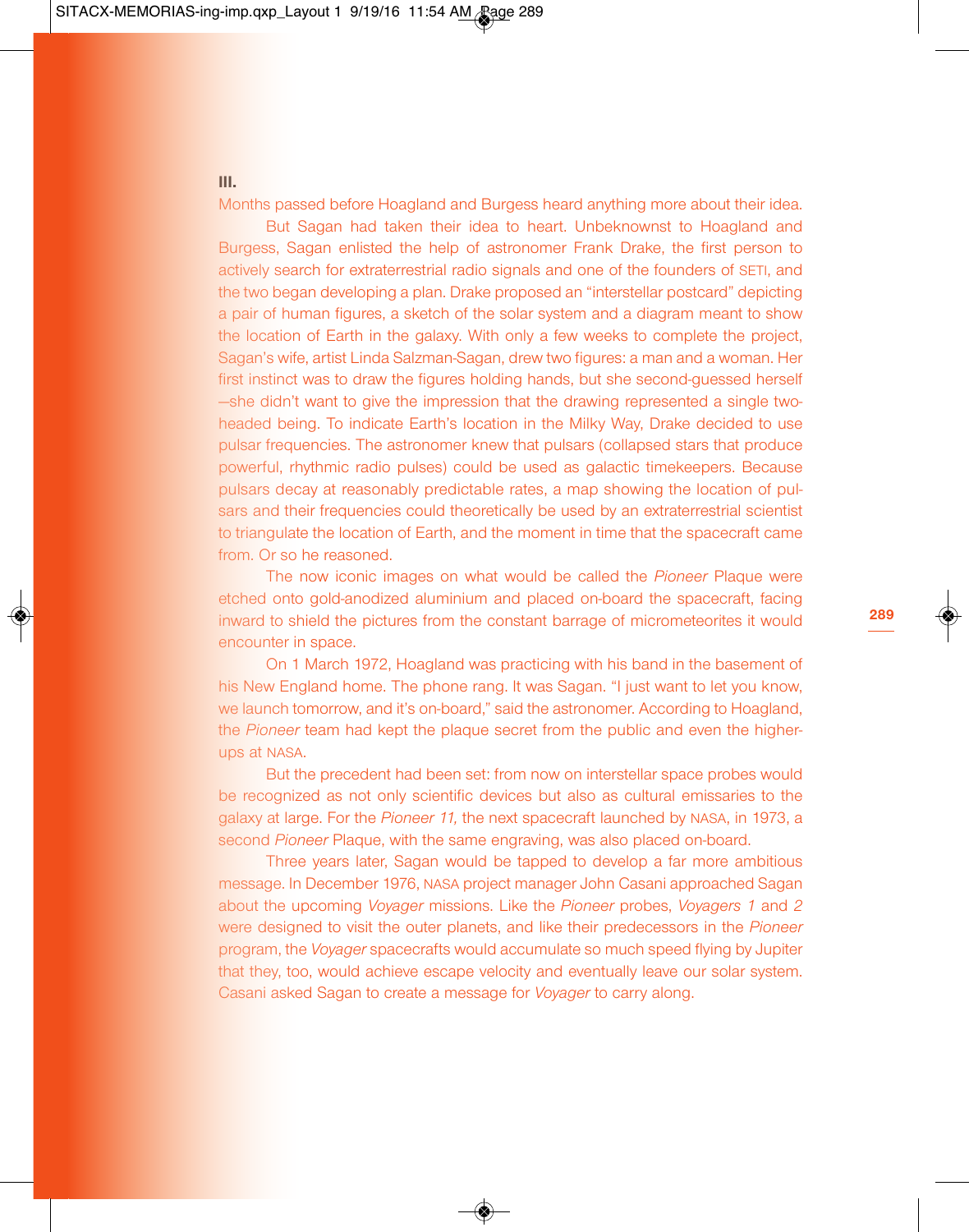Sagan's initial thought was to "make a modest extension of the *Pioneer* Plaques, perhaps adding some information from molecular biology —for example, on the structure of our proteins and nucleic acids".<sup>16</sup> But the project quickly grew. In late January 1977, Sagan attended a meeting of the American Astronomical Society and its Division of Planetary Sciences, in Honolulu, where he shared a cottage with Drake. Sagan's friend suggested that instead of making another plaque, they should consider making an LP record. Like the *Pioneer* Plaque, an LP would be an etching on metal, but rather than pictures, the LP could contain waveforms. Sound and music could be encoded as on a conventional record, while low-resolution images could be encoded as a video signal and etched in a similar manner… The two astronomers began sketching ideas on a piece of paper: "Spacecraft at launch with human figures; A, T, C, G, PO4, deoxyribose; DNA; human figures (child, adult man and woman, elderly man and woman); Sydney Opera House (with boats); Taj Mahal (with airplane, elephant?)"; and so on. <sup>17</sup> Upon their return, Sagan brought the idea to NASA, which, after several weeks, approved it.<sup>18</sup>

With only six weeks to complete what would become known as the Golden Record, Sagan assembled a team to develop its contents.<sup>19</sup> Sagan envisioned an ecumenical approach, saying that "The message in its fundamental sense was to be from all mankind."20 There would be images and music from around the world, salutations in 55 languages, nature sounds and written greetings by US President Jimmy Carter and UN Secretary-General Kurt Waldheim, Sagan explained.

Though Sagan loved the idea of including music on the record, he had a narrow view of what that meant. He had little use for much beyond Western classical music and was especially dismissive of what he called "the mindless outpourings of rock-and-roll stations".<sup>21</sup> The task of choosing music fell to journalist Timothy Ferris, who took a broader view. Ferris' chief concern was to send music "with enough variety to hint at some of the diversity of Earth's peoples," he explained. Still, he recognized the difficulty of the task before him: "We could meet the first criterion imperfectly at best. In addition to our own cultural biases and the time constraints of the record, we had to contend with the sharp drop in information that imposes itself when one looks beyond one's own culture."<sup>22</sup> With the help of Alan Lomax and other ethnomusicologists, Ferris added a Bulgarian shepherdess' song, a Navajo night chant, Senegalese percussion, a Peruvian wedding song and other "ethnic" selections to the works by Bach, Beethoven, Mozart and Stravinsky.<sup>23</sup>

Salzman-Sagan was responsible for collecting greetings in 55 languages, from Atjehnese to Zulu, seeking to represent the official languages of as many nations as possible. Some examples: ancient Sumerian ("May all be well"); Arabic ("Greetings to our friends in the stars. We wish to meet you someday"); Punjabi ("Welcome home. It is a pleasure to receive you"); Amoy ("Friends of space, how are you all? Have you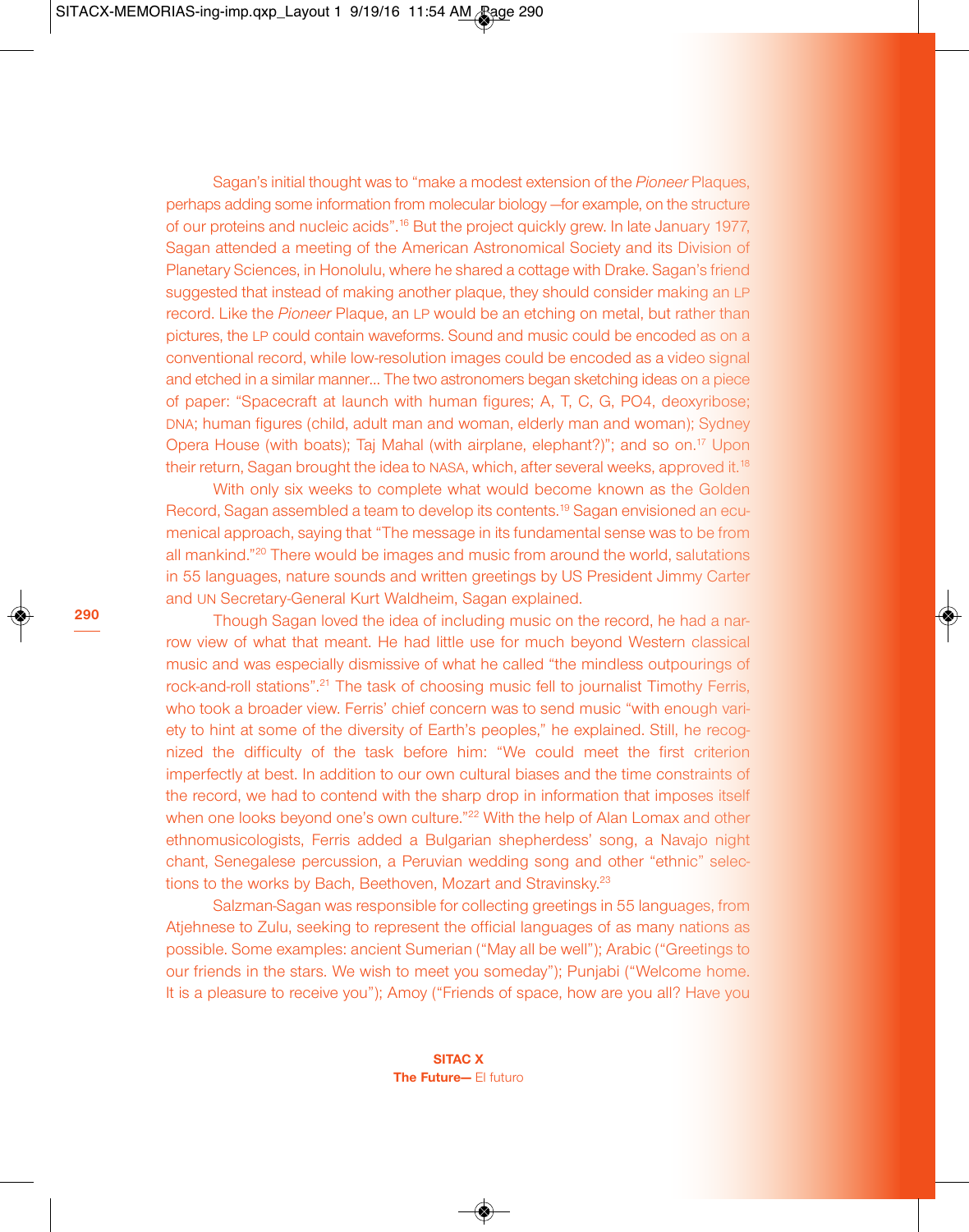eaten yet? Come visit us if you have time"), and English ("Hello from the children of planet Earth"). By Salzman-Sagan's accounting, more than 96 percent of the world's speakers are represented.<sup>24</sup>

Journalist Ann Druyan had a rather stranger task, namely, to come up with the "sounds of Earth". Druyan explained that they "wanted to use the microphone as the ear's camera in further enhancing *Voyager's* portrait of our planet and ourselves".<sup>25</sup> The selection includes "volcanoes, earthquakes and thunder", followed by "mud pots" and "wind, rain and surf". Later in the selection, we find "the first tools" (the sound of flint struck against a rock), followed by the barks of a "tame dog" and the sounds of "herding sheep, a blacksmith shop, sawing, tractor and riveter." There's a "kiss" and a "mother and child" and, finally, the sound of a pulsar.<sup>26</sup>

Artist Jon Lomberg spearheaded the collection of images, working with Wendy Gradison of Cornell University. The duo amassed a stack of books and images: *The History of Toys, Birds of North America, Plant-Devouring Insects, The Age of Steam* and nearly two decades worth of *National Geographic* magazines. As Lomberg later explained, the point was to "give a full picture of Earth and its inhabitants".<sup>27</sup>

Despite the record's grand ambition, the team deliberately veered away from anything controversial: "We reached a consensus that we shouldn't present war, disease, crime and poverty," Lomberg recounted. "We felt that we were making something that would survive us and our time —something that might be the only token of Earth the universe would have. We decided the worst in us needn't be sent across the galaxy."28 Furthermore, the team wanted to "avoid any political statement" or any images that might "seem threatening or hostile to recipients ("Look how tough we are"), which is why we didn't send a picture of a nuclear explosion".<sup>29</sup> There are no religious images ("There are so many human religions that if we had shown any, we felt we would have to give equal time to all.") No images of art ("mostly because we didn't feel competent to decide what art should be sent… And we thought extraterrestrials would have enough trouble interpreting photographs of reality or simple diagrams without including a photograph of a painting, which in itself is an interpretation of reality"). $30$ 

For the most part, the images chosen are fairly predictable, based on the rules the team set out for themselves and their source material. There's a selection from Edward Steichen's 1955 MoMA exhibition (a child being born, Bushmen hunters, a Midwestern American family) and numerous images from *National Geographic* (sand dunes, a forest scene, a woman raking fallen leaves, a sequoia, dolphins, a school of fish, Jane Goodall with chimpanzees, a dancer from Bali, Andean girls, a Thai craftsman, a cotton harvest, the Great Wall of China, an Amish construction scene, a house interior, a view of Boston from the Charles River, an airplane, an Antarctic Sno-Cat and a radio telescope). Other photographs come from the United Nations (the UN building in New York City in both day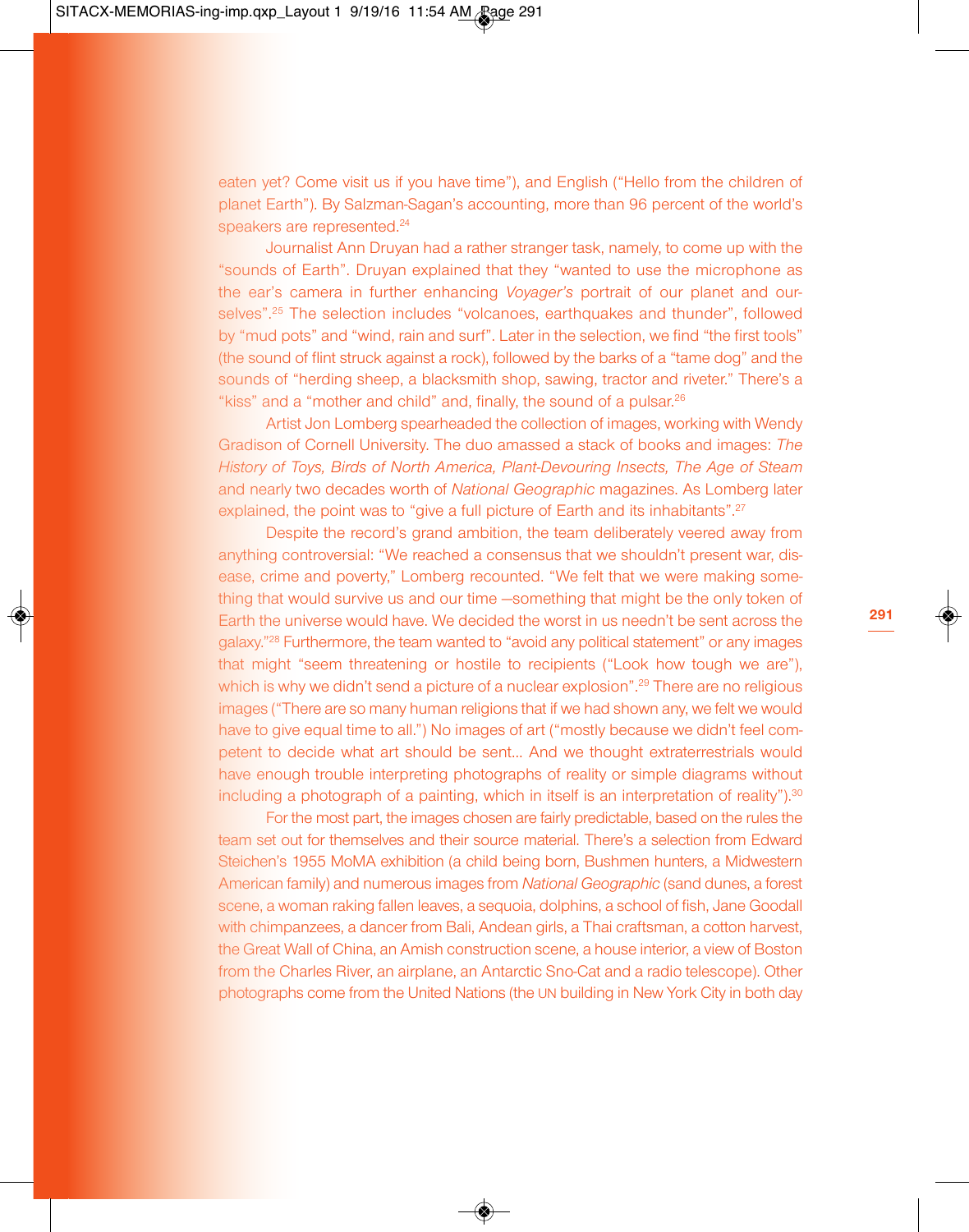and night shots, an African construction scene, a hut, fishing boats, a Japanese schoolroom, a portrait of children with a globe, a man from Guatemala and a nursing mother). Perhaps the strangest images in the collection are photographs that the team shot themselves, when they were unable to find an image that clearly showed what they wanted to explain. The surrealistic image titled "Demonstration of Eating, Licking and Drinking" shows Argentinian astronomer Val Boriakoff biting into a toasted tuna fish sandwich, researcher Wendy Gradison licking an ice cream cone and Lebanese graduate student George Helou pouring a pitcher of water into his mouth. In another one of the pictures produced in-house, an unnamed woman stands in a supermarket eating a grape.

# **IV.**

Even before *Voyager* was launched, the protests and critiques had begun. Objections to the *Pioneer* Plaques and Golden Record were nearly as diverse as the diversity of "mankind" the latter's authors had tried so hard to encapsulate.

Martin Ryle, a Nobel laureate and Astronomer Royal of England, thought it was exceptionally foolhardy to reveal Earth's location to a potentially hostile alien battle fleet. In Ryle's estimation, we had no assurance that an extraterrestrial recipient would be friendly. They were just as likely to attack us or to come to Earth looking for a meal. Ryle went so far as to ask the executive committee of the International Astronomical Union to approve a resolution condemning the development of cosmic maps such as the ones found on *Pioneer* and *Voyager*. 31

Other opponents were less diplomatic. At a dinner after a Cape Canaveral press conference, a boozy Italian-American NASA official approached Lomberg: "You put three German composers on the Record and not one Italian one?" The official proceeded to give "a gesture of such forceful clarity" that Lomberg claims to have wished they "had a photo of it on the record as an example of how humans communicate non-verbally."32

The question of inclusion and exclusion had started with the figures on the *Pioneer* Plaque. Sagan is said to have felt terrible about the fact that the people depicted looked white. He and Salzman-Sagan had envisioned making the figures "pan-racial", but "Somewhere in the transcription from the original sketch drawing to the final engraving the Afro was transmuted into a very non-African Mediterraneancurly haircut."33 A cover story in the alternative weekly *Berkeley Barb* printed an image of the plaque with the caption "Hello. We're from Orange County."34

Artist Connie Samaras pointed out that even as the team sought to paint an allinclusive portrait of humanity, they couldn't escape Walter Benjamin's observation "There is no document of civilization which is not at the same time a document of barbarism."35 Samaras writes: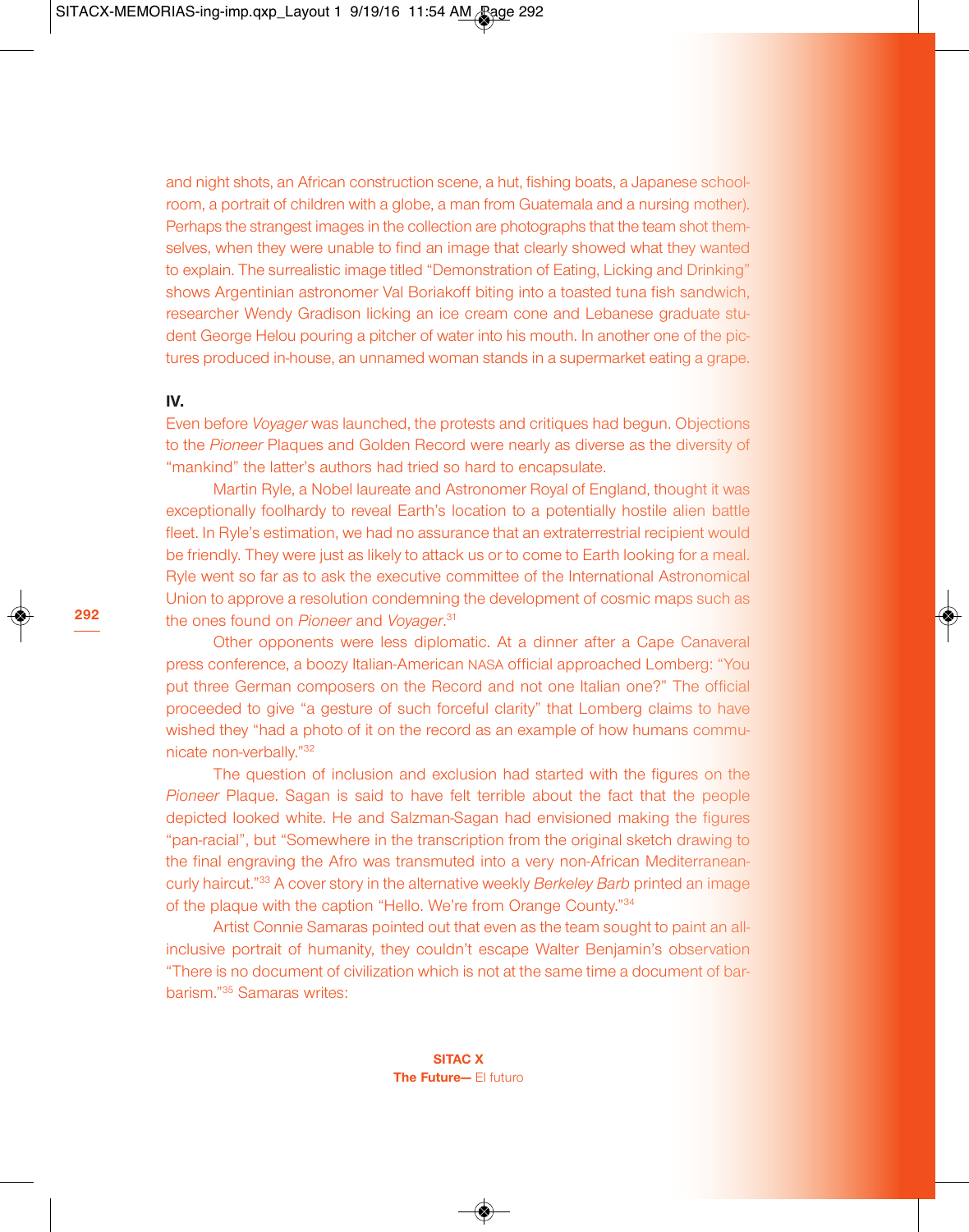*Predictably erased are any vestiges of that era's social change movements — e.g. civil rights, women's liberation, anti-war, lesbian/gay liberation, nuclear disarmament. The result is a privileging of elite white male American/Eurocentric culture where women's bodies are depicted as reproductive vessels, non-Western communities are timelessly portrayed as outside of technology and where whiteness and heterosexuality are naturalized because, once again, they are not commented upon.* 36

Similar critiques were made of the music selection. Communications scientist Stephanie Nelson and music composer Larry Polansky pointed out that "A disturbing characteristic of the published description of the record is the tremendous disparity of attribution of composers or performers between Western and non-Western musicians. That is, Western composers and performers (Bach, 'Blind' Willie Johnson, Mozart, etc.) are named, while the non-Western musicians tend to be simply acknowledged by ethnic category or country of origin ('Pygmy Girls; Initiation Song', 'Japanese Shakuhachi', 'Senegalese Percussion')."37 But the critique doesn't end there. Nelson and Polansky go on to explain that the very notion of disembodied music, such as that found on an LP record, is exceptionally culturally specific:

*In many parts of the world, music and dance are often fused into one category. The conception of music as a sound text capturable by written notation or sonic device is not a "universal" cultural idea, and the marking of music as a subject for scholarly analytic study apart from its performance is even less "universal" … we contend that it is unlikely that much information is imparted about music's use and cultural meanings via its sonic structure alone.* 38

This formal critique also extends to the inclusion of images. Just as the notion of disembodied music is a relatively recent, historically specific phenomenon, so is the idea of a picture or a photograph as a representation of something outside itself. The Golden Record team was perfectly aware of this. Physicist Philip Morrison and science-fiction author Robert Heinlein had both alerted Lomberg to the fact that "The concept of 'picture' as we understand it is by no means 'universal' even on Earth, and that human beings from other cultures that don't use pictures have to be educated to the concept before they see photographs as Westerners do". Lomberg noted that these formal questions "may be an insoluble problem, especially in the unlikely case that those who find *Voyager* … have no senses as we understand them."39

So who is the audience for the Golden Record (besides, of course, those of us here on Earth)? Human imagination of extraterrestrials from both scientific literature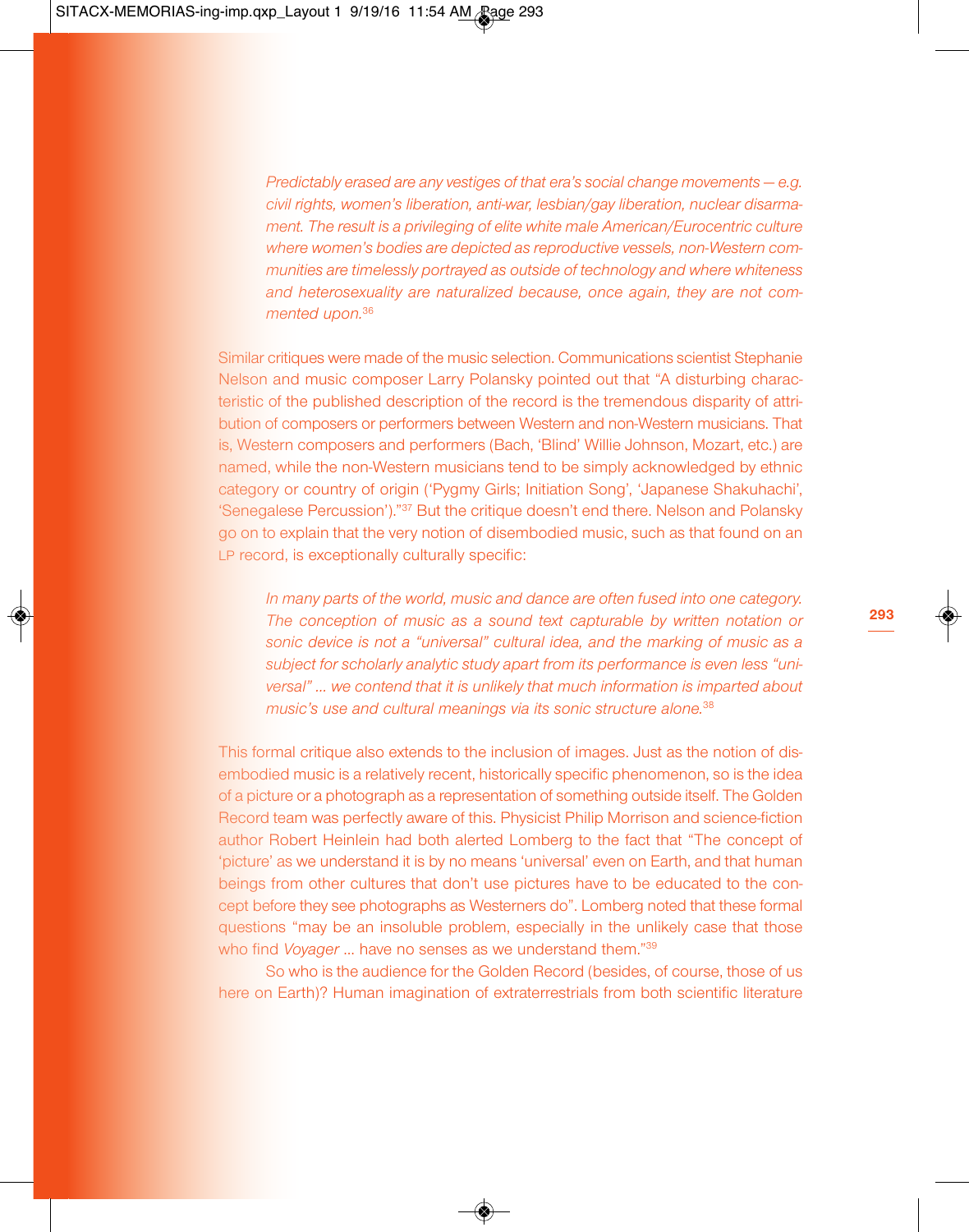**294**

and popular culture generally falls into two categories. The first is what we might call the "alien-stranger"; this is an extraterrestrial that is not human but shares many characteristics with humans (roughly similar senses, language, capacity for abstract and symbolic thought, individuals organized into social units and so forth). The alienstranger is the alien of *Close Encounters of the Third Kind* (1977), *E.T. the Extra-Terrestrial* (1982) and the panoply of beings in the *Star Trek* franchise that emerged in the mid-1960s.

Lomberg's "insoluble problem" emerges in relation to a different figure of the alien, a figure we might call the "alien-alien". This is an alien that is truly and radically non-human, with few, if any, overlaps in communication strategies, thought and sense experience. In literature and film, the figure of the alien-alien appears in stories such as Stanisław Lem's *Solaris* (1961) and *Fiasco* (1987), and to an extent in Arthur C. Clarke's *2001: A Space Odyssey* (1968) and *Rendezvous with Rama* (1972). Humans can barely recognize the alien-alien as a life form, let alone meaningfully communicate with it. Stories in which humans encounter the alien-alien usually end in one of two ways: either the humans and alien-alien can't recognize one another and go their separate ways, confused, or they kill each other, often without even realizing it. To design a message for the figure of the alien-alien is by definition impossible; doing so would mean being able to think radically unhuman thoughts and to imagine beyond the limits of human imagination.

Therefore the audience for the Golden Record can only be the alien-stranger, a species broadly similar to humans. If this is so, then Samaras' critique of the Golden Record may hold. Perhaps it is true that the LP recapitulates some of the more troubling legacies of humanism, echoing the French *mission civilisatrice,* used to justify European colonial rule in the late 19th and early 20th centuries, or even the more recent US "liberations" of Afghanistan and Iraq. But could it have been otherwise? Is it even theoretically possible to compose a message for extraterrestrials with the stated goals of the Golden Record group, namely "a full picture of Earth and its inhabitants"? Of course not. Any "complete" representation of Earth's geologic, biological, chemical, scientific and cultural diversity would inevitably result in a map of the type envisioned by Jorge Luis Borges in his short story "Del rigor en la ciencia" (On Exactitude in Science, 1946), a representation at least the size, or even a great deal larger, than that which it seeks to represent.

But the Golden Record is not a documentary. As Sagan biographer Keay Davidson put it, the Golden Record reads like "the cosmic equivalent of a Hallmark greeting card —all sweetness and light, but with no deep, dark truths."40 Instead of documenting the long histories of poverty, inequality, war, injustice and terror that most of the world's peoples have been subjected to most of the time, the *Voyager*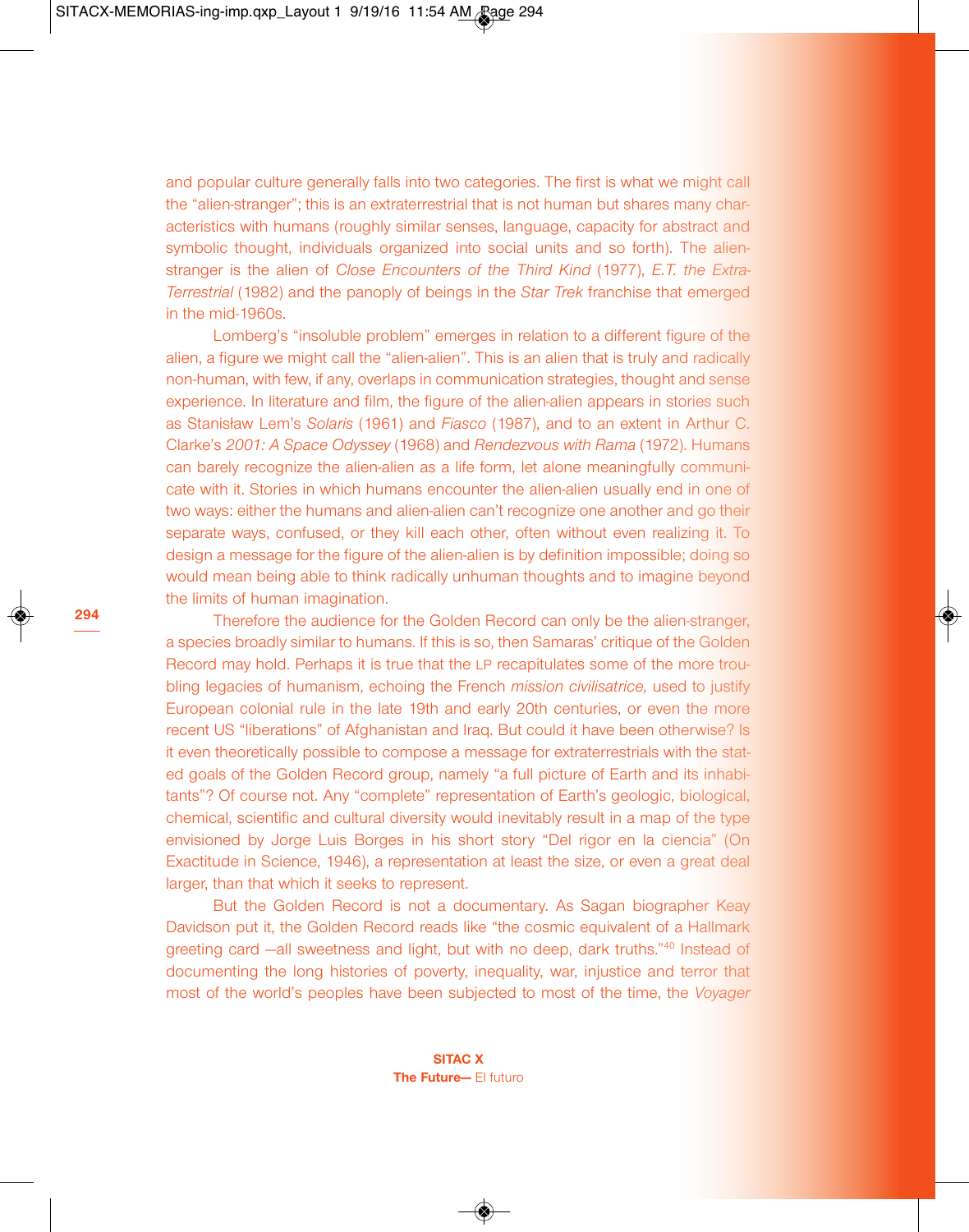team opted to "put our best face to the cosmos… Why not a hopeful rather than a despairing view of humanity and its possible future?"41 The record's vision of a harmonious, multicultural planet is one of a world that Sagan and company imagined humanity should aspire towards.

By the end of 1979, *Voyagers 1* and *2* had reached Jupiter, shot a collection of iconic photographs and used the gravitational slingshot effect to achieve escape velocity. They were set to leave the solar system and wander space for untold eons. NASA wasn't planning any more programs resembling *Pioneer's* and *Voyager's* mission profiles. There would be no more interstellar spacecraft for the foreseeable future. And there would be no more messages, no grand representations for aliens, no heated arguments about the merits of Italian versus German classical music, nor photographs intended to explain licking, eating and drinking, nor tepid conversations about whether to tell E.T. about the bomb.

It's understandable. The *Pioneer* Plaque and Golden Record were impossible objects. Formally, they could not guarantee their own intelligibility vis-à-vis aliens who might not have a sense of vision or know what images or music are. Even if they were interpretable, their ambitions to represent humanity, even its "best face", could only fail. This double failure leads us to an inevitable conclusion. Sending messages to extraterrestrials on-board space probes is absurd. Let any future space probes remain devoid of grand pronouncements and adornments.

But I am not convinced.

#### **V.**

A concern: if we stop crafting messages for "others" to find in a distant future, do we symbolically turn our backs on the future itself?

When I started thinking about the Golden Record, I hazarded a phone call to Seth Shostak, senior astronomer at the SETI Institute in Mountain View, California. Shostak has been an advocate of broadcasting all the information from the World Wide Web into space. "If you were getting a message from some other society, would you rather get the Hallmark card or the Library of Congress?" he asked an interviewer in 2009. <sup>42</sup> It puzzled me. I asked why he thought that such a gesture had any potential meaning whatsoever. For him, the point was to send a lot of information. A plethora of information ensures that there will be plenty of redundancies in that information. Redundancies make any code far more "crackable" by alien codebreakers. What of the objection that such a gesture presumes aliens to have a roughly similar sensory apparatus to our own? What if they don't have eyes? Again, Shostak was undeterred, explaining that any organism that develops in the vicinity of a star is probably going to have eyes; after all, vision evolved very early among Earth's animals, and complex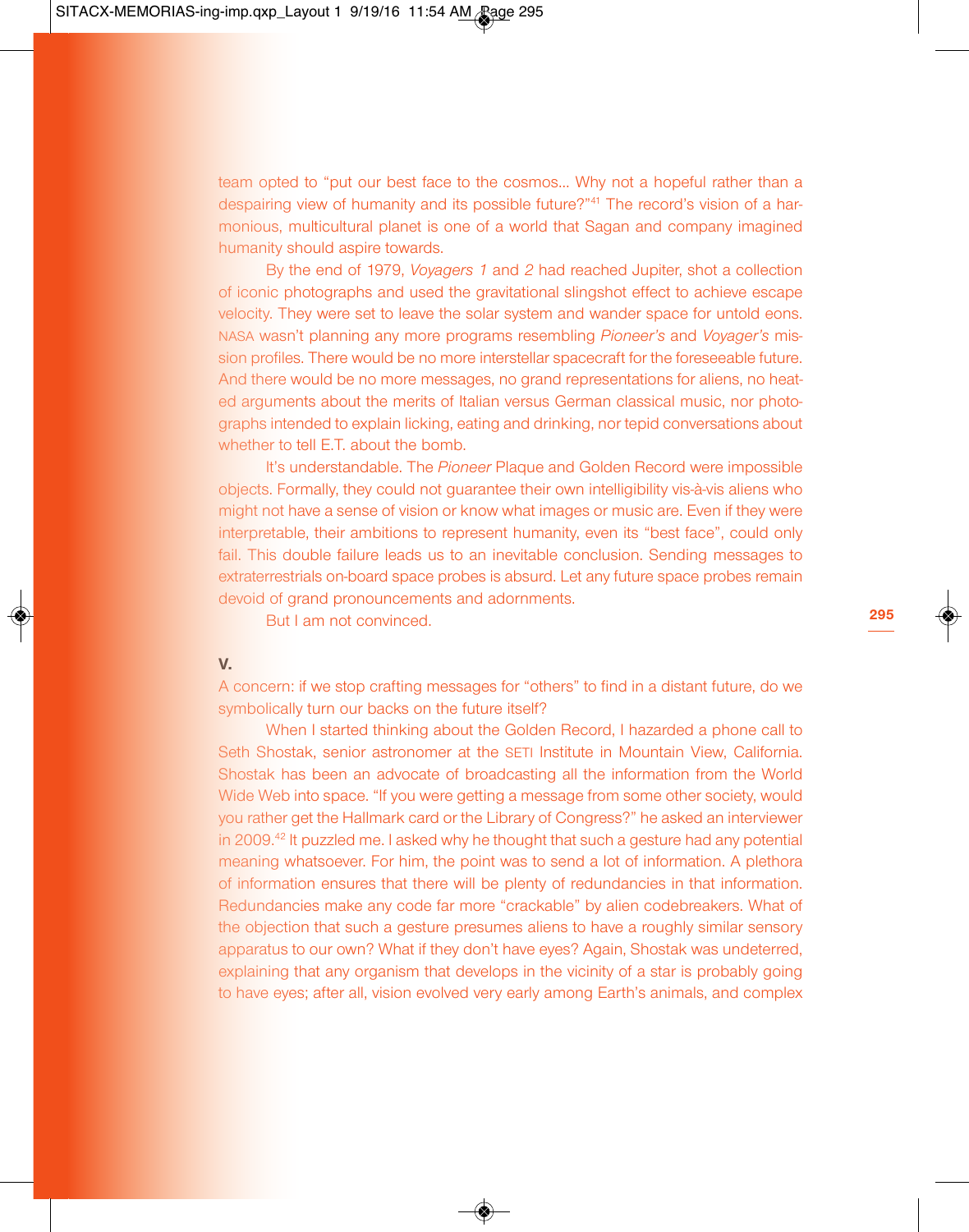image-forming eyes have evolved independently at least 20 times. What's more, said Shostak, humans have been able to decipher all sorts of "alien" languages, from Cretan Linear B to Egyptian hieroglyphics and German Enigma machines. Why wouldn't "they" be able to decode our languages and signals?

In a 1984 paper, "Why Intelligent Aliens Will Be Intelligible", artificial intelligence guru Marvin Minsky opines that communicating with aliens is perfectly reasonable. His argument has to do with the fact that spaceflight is only possible when a society develops means through which individuals are able to communicate, cooperate and learn from one another. Collective endeavors, such as building spacecraft or radiotransmitters, require a society to break hard problems into smaller ones and to have a language with which to communicate about objects. They need notions of causality, a way to develop and preserve institutional memory and the ability to allocate resources efficiently. They must be able to plan and to be self-aware. All of these factors would entail a notion of language similar in its broadest strokes to human language, thus suggesting that there would be enough overlap between a human and an alien civilization so that some sort of meaningful communication could take place.<sup>43</sup>

I'm not inclined to entirely agree with Shostak and Minsky's seemingly easy assumption that extraterrestrials are likely to fall into the alien-stranger category. In a recent essay, "Talking Mathematics to Aliens? (Get Real!... Or Have Fun with Anthropomorphism 101)", cognitive scientist Rafael Núñez argues against the notion of "universal" communication, taking aim at mathematics in particular as a supposedly universal medium: "Because no actual forms of extra-terrestrial aliens … have ever been documented empirically, such beings are, scientifically, nonentities." They are the product of our imagination. "If we want to believe that talking mathematics to aliens makes sense, we must humbly accept that we are anthropomorphising, big time."<sup>44</sup>

If we take Núñez's notion seriously —that is, that the figure of the alien is a product of our imagination—, then whatever relationship we develop towards that alien is a proxy for our own relationship to ourselves. Because the figure of the alien is also someone we imagine or expect to encounter at a time that has not yet come, it is interwoven with our expectations and imaginations of the future itself. If this is the case, then the decision about whether or not to include grand messages or gifts on space probes carries the symbolic significance of our own relationship to the possibility of a future.

Critiques of the Golden Record are based on either representational or formal grounds: either charging that the content is unrepresentative of humanity or that the media they are encoded upon are themselves ethno- or anthropocentric. But neither of these critiques addresses the ethics of the gesture itself, the question of whether we should or should not include messages for an alien future on our space probes.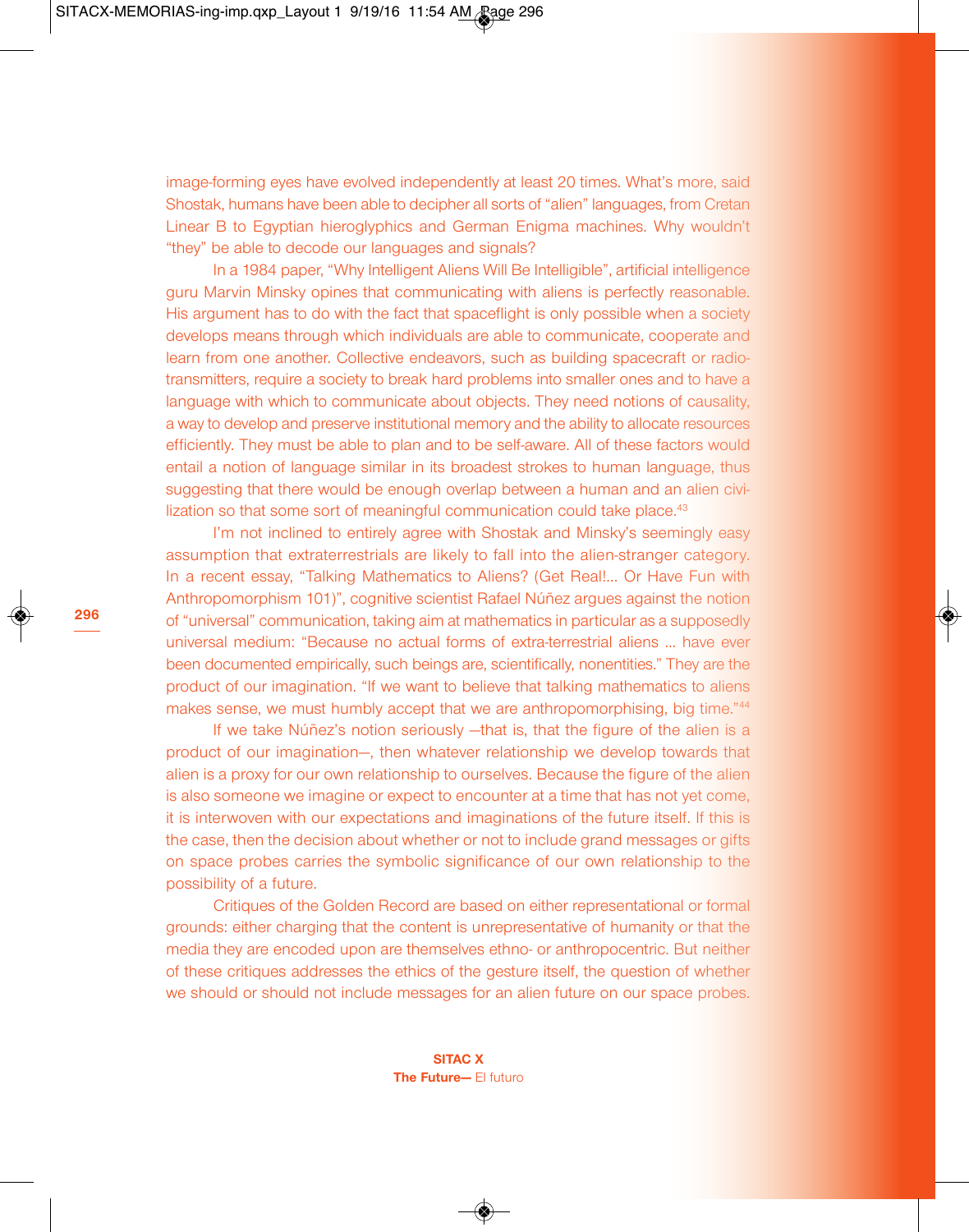The task of crafting a message for a future alien-stranger involves developing a notion of the form and content of a greeting. We must ask ourselves what we would like to say and how we would like to represent ourselves. This was the (impossible) task of the Golden Record team, to which they gave their best effort.

In the face of the impossible task, it seems soothing to throw up our hands and instead imagine that any recipient would be an alien-alien, a figure unable to recognize any message we may have crafted for them, let alone derive any meaning from it. Some might say that if we imagine a future alien-alien as our message's ultimate recipient, then it is irrelevant whether or not we compose messages for them. Invoking the alien-alien seems to deliver us from the thorny problems of representation and form posed by an address to the alien-stranger, but it only does so by placing us in a frightening position, from an ethical perspective.

The belief in the alien-alien harbours a great deal of violence. The alien-alien is a figure to whom we can have no responsibility. Utterly foreign, the alien-alien figure is someone devoid of any semblance of human emotion, curiosity, fear, knowledge and dignity. It is a figure to whom we cannot have any ethical relationship, and there are plenty of alien-aliens here on Earth. Consider the chicken. We raise chickens in factory farms; grow them for the sole purpose of eating their flesh, and do so in such a way that they have unimaginably horrible, painful and short lives. The justification, if there can be any, is that chickens are alien-aliens; they are so different from us that we are permitted to treat them with what we would consider the height of ultra-violence if humans were the subject.

What's more, the belief in an alien-alien is just as much a figment of human imagination as the figure of the alien-stranger. Anyone who works and lives around animals will attest to the personalities of the chickens, pigs, dogs and sheep in their care. Anyone who owns a cat or a horse can describe at length the rich emotional and affective communications they have with these animals. "Elephants cooperate to solve problems. Chimpanzees teach youngsters to make tools. Even octopuses seem to be able to plan,"<sup>45</sup> writes science journalist Katherine Harmon, explaining the recent "Cambridge Declaration of Consciousness", wherein an international group of neuroscientists "unequivocally" declared that "all mammals and birds, and many other creatures, including octopuses" have consciousness not entirely unlike our own.<sup>46</sup> And of course, there remain all too many examples of humans treating one another with the same sorts of violent indifference brought against the alien-alien.

#### **VI.**

It may seem silly to spend so much time thinking about hypothetical beings like aliens, alien-strangers and alien-aliens. For the record, I do not believe that extraterrestrials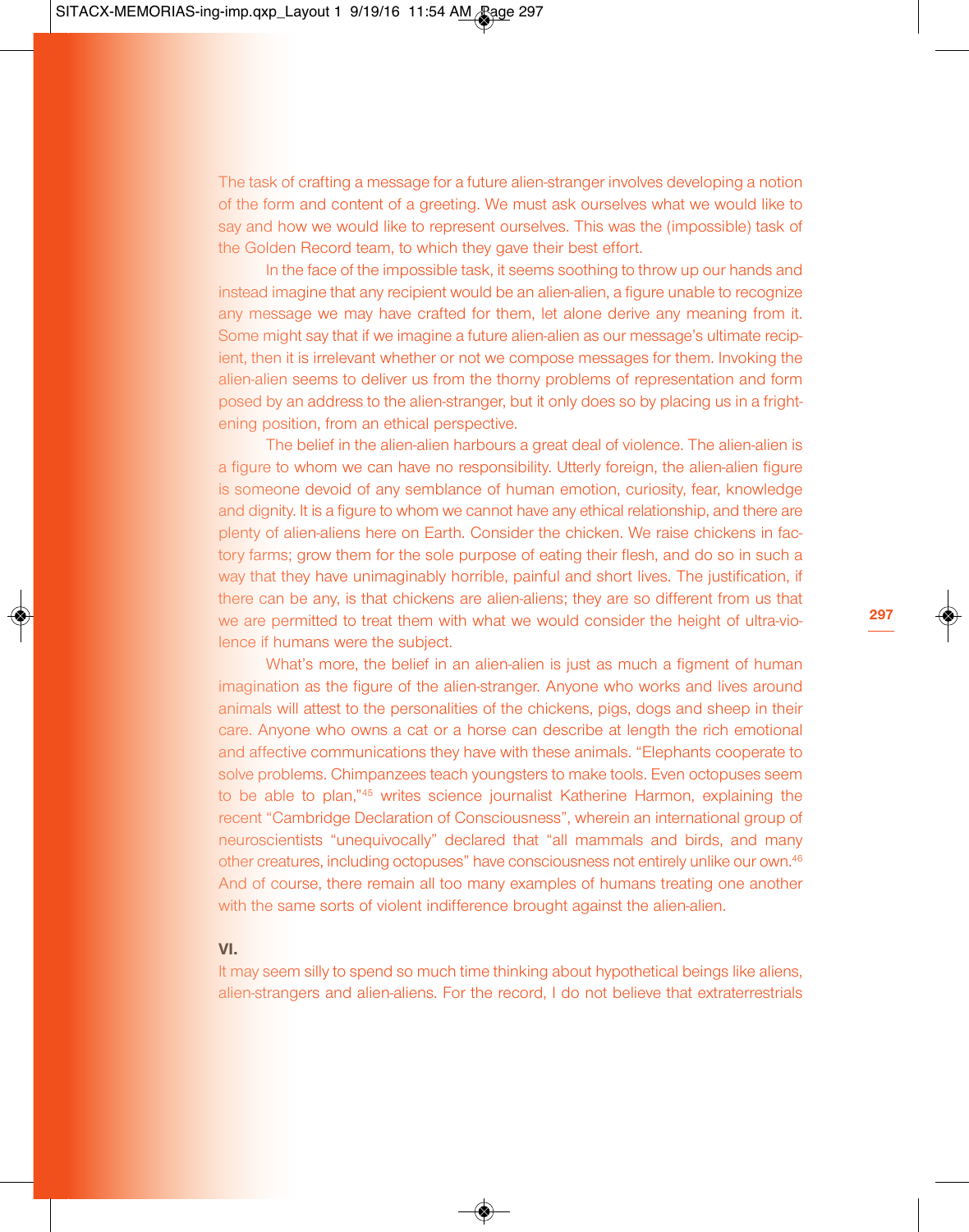will ever find the gold-plated LP attached to the *Voyager* spacecraft, and I have a very hard time believing that space-faring civilizations exist at all, but that is irrelevant to the point I am making. I do believe in marking those objects, such as interstellar spacecraft, that are destined for an unimaginable and uncertain future. Not necessarily because we actually believe that our spacecraft may one distant day be intercepted by aliens, but because there is much to learn by acting as if that were the case. I believe in continually asking the questions that designing for extraterrestrials implies, because thinking about aliens is a way to think about ourselves and our relationship to the future. The impossible questions of representation and form are fruitful to consider. I do not think that the Golden LP holds anything more than provisional, deeply flawed solutions. I do not think that there are any solutions. There cannot be. But that does not mean that these insoluble questions are ones that we should ignore. Symbolically, much is at stake.

Underlying the question of how to consider aliens is a deeply ethical question, namely what relationship do we want to have to the cosmos, to the stranger and to the future? Should our disposition be pregnant with the nihilism of silent indifference, or should we endeavor to develop an ethical relationship to those symbolic figures and, by extension, ourselves?

# **298**

#### **Julieta Aranda—**

Today is January 10, 2012. When I think about the future, the expiration date of my current passport, December 21, 2012, is one of the first things that comes to mind. That date —according to some interpretations of the Maya calendar— marks the end of the world.

This could be a complete coincidence, of course, but it may also be evidence of an earthly synchronicity between the expiration of the document that allows me to travel the world and the expiration of the history of that world. Having a passport that is "valid until the end of the world" gives me a sense of bureaucratic relentlessness. It also makes me question how we measure time, and ultimately, what are we actually measuring? How can you measure the immeasurable with bureaucratic tools? Maybe the intention is not really to measure time but to manage it, pin it down in fixed units, exploit it, regulate its use and subject it to fixed valuation processes in terms of production systems.

In the narrative of this symposium, my passport expires the day the world we know ends. Of course I'm wondering what kind of passport I want to have after this one expires, but I am even more curious to know in what kind of time and in what kind of world would I want to use it?

Time has been actively manipulated since the industrial revolution, when the workday and the idea of "man-hours" were instituted. This created a completely utilitarian

> **SITAC X The Future—** El futuro

**image page 106**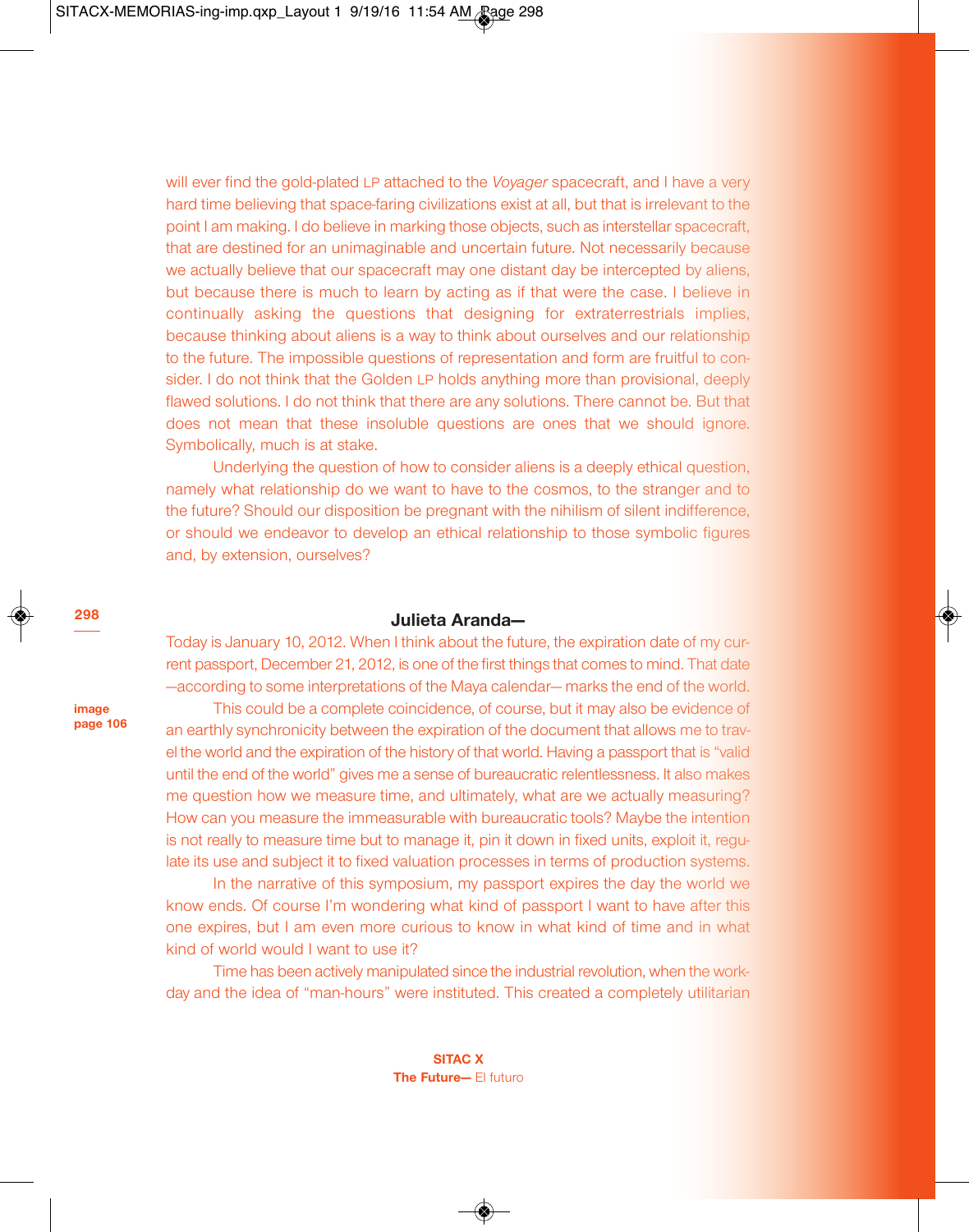conception of time. A tool that allows us to calculate the economic value of our activities —from where notions such as a "waste of time", used to describe tasks that are not considered "productive"— and time, also, as an aid in determining the distance between one event and another. This measurement can be abstract —as abstract as the interval between this moment and the next time I fall in love—, or it can also be a punctual and specific measurement, used, for example, to navigate the space between a hair appointment and a film at 8 pm.

Whether due to superstition, scientific evidence or an apocalyptic yearning, a series of events is currently pointing to the end of the world. Within that narrative, time is running out, even if it's symbolically. This is not the first time this has happened; there have been similar narratives throughout history, apocalyptic purges. Time begins and ends relatively frequently.

For example, reviewing the chronology of creation according to Genesis, in the Judeo-Christian tradition, you may recall that time begins twice. On the first day, light is separated from darkness, and time is created as a derivative of that separation; day and night are created. The time of that first day of creation is a time without measurements, a time of absolute stillness, as described in the paradox of Zeno's arrow.

The other time is heliocentric and has a logical handle that lets us use it as a measuring tool, but does not appear until the fourth day of creation, when two great lights are created in the sky (the sun and moon). Their function is to mark days, years, and seasons. And we must think that this creation is the work of a single god. You can easily imagine that an infinite number of gods can, therefore, establish multiple temporalities with countless beginnings and endings.

In the narrative that dominates currently, we are conditioned to interpret time as a linear passage, conveniently administered through clocks and calendars. This temporality depends on an order of consequences in which we remember and idealize the past while articulating and proposing utopias for the future. In this order, the present becomes an infinitely deferred time, the invisible instant, suffocated between memory and speculation.

I am interested in the ides of a subjective time where the present can cease to be an infinitely deferred space and become an infinitely active space, which does not depend on a contractually fixed relationship between "what we had" and "what is to come". This subjective and flexible time, where utopias can be updated, requires subjective and flexible units of measurement, removed from the managerial tendencies in our lives and closer to the idea of "taking our own time".

Interpreting time subjectively is somehow a form of sovereignty, a way of owning yourself. Just as length used to be a subjective system, with units such as the "king's foot", which changed with the sovereign's shoe size, a unique temporality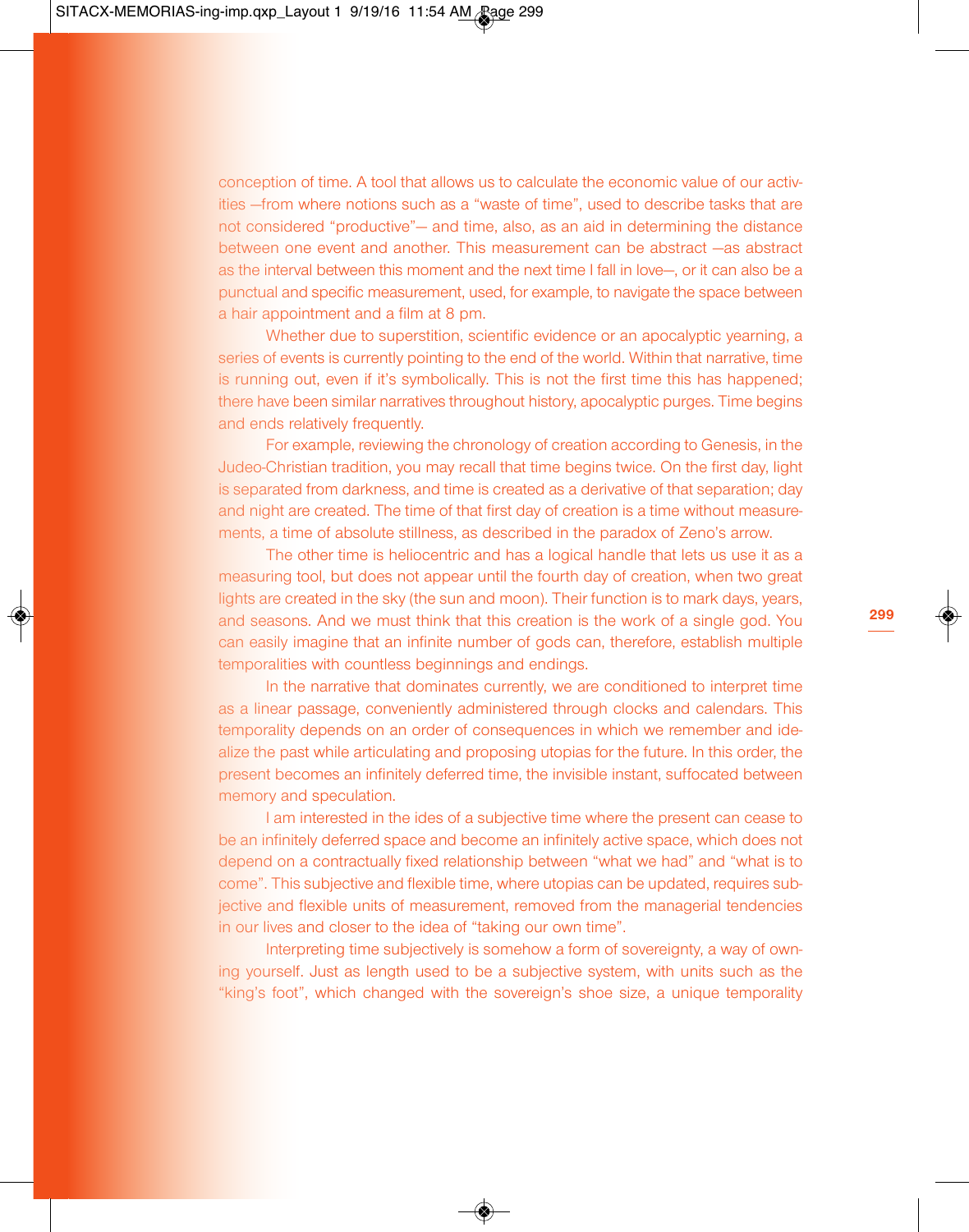could be constructed, based on the experience of time rather than on its administration. In this system, everyone possesses their own time and organizes the world according to their own parameters.

"Revolutionary time", a short-term initiative after the French Revolution, was an attempt to restructure time. Also called "decimal time", it proposed adapting time measurement to the metric system, with ten-hour days, each hour consisting of 100 minutes and every minute of 100 seconds. Too far from the agricultural measurement system, based on 12 cycles, which is what has always been used to measure the passage of time, revolutionary time only lasted for two years, from 1793 to 1795. Despite its short duration, the existence of revolutionary time remains in the collective imagery as more than just a failed attempt.

In the book *On the Concept of History,* Walter Benjamin mentions revolutionary time saying:

The consciousness of exploding the continuum of history is peculiar to the revolutionary classes in the moment of their action. The Great Revolution introduced a new calendar. The day on which the calendar started functioned as a historical time-lapse camera. And it is fundamentally the same day, which always returns, in the shape of holidays and memorials. The calendar does not therefore count time like clocks. They are monuments of a historical awareness, of which there has not seemed to be the slightest trace for a hundred years. Yet in the July Revolution an incident took place, which did justice to this consciousness. During the evening of the first skirmishes, it turned out that the clock-towers were shot at independently and simultaneously in several places in Paris.

Personally, revolutionary time seems like a totally radical proposition. It is the time of subject production when the territory where governed subjects are canceled is defined not only in terms of space, but sovereignty over time is also claimed, through the 10-hour day.

Interestingly, this measure of time today —ten hours— has become a symbol of alienation in the production chain. The working day of 10 hours and its ominous weight gives the 10-hour clock, which appears in the film *Metropolis* by Fritz Lang, a completely different meaning from the one proposed by the French Revolution. Today's meaning has nothing to do with freedom and everything to do with oppression. Perhaps the re-signification of this symbol of temporal autonomy means that once again it is necessary to end history and start writing again, reclaiming our time.

Thinking about these breaks in temporal narrative brings me to the series of changes that have been made in the IDL (International Date Line), the imaginary line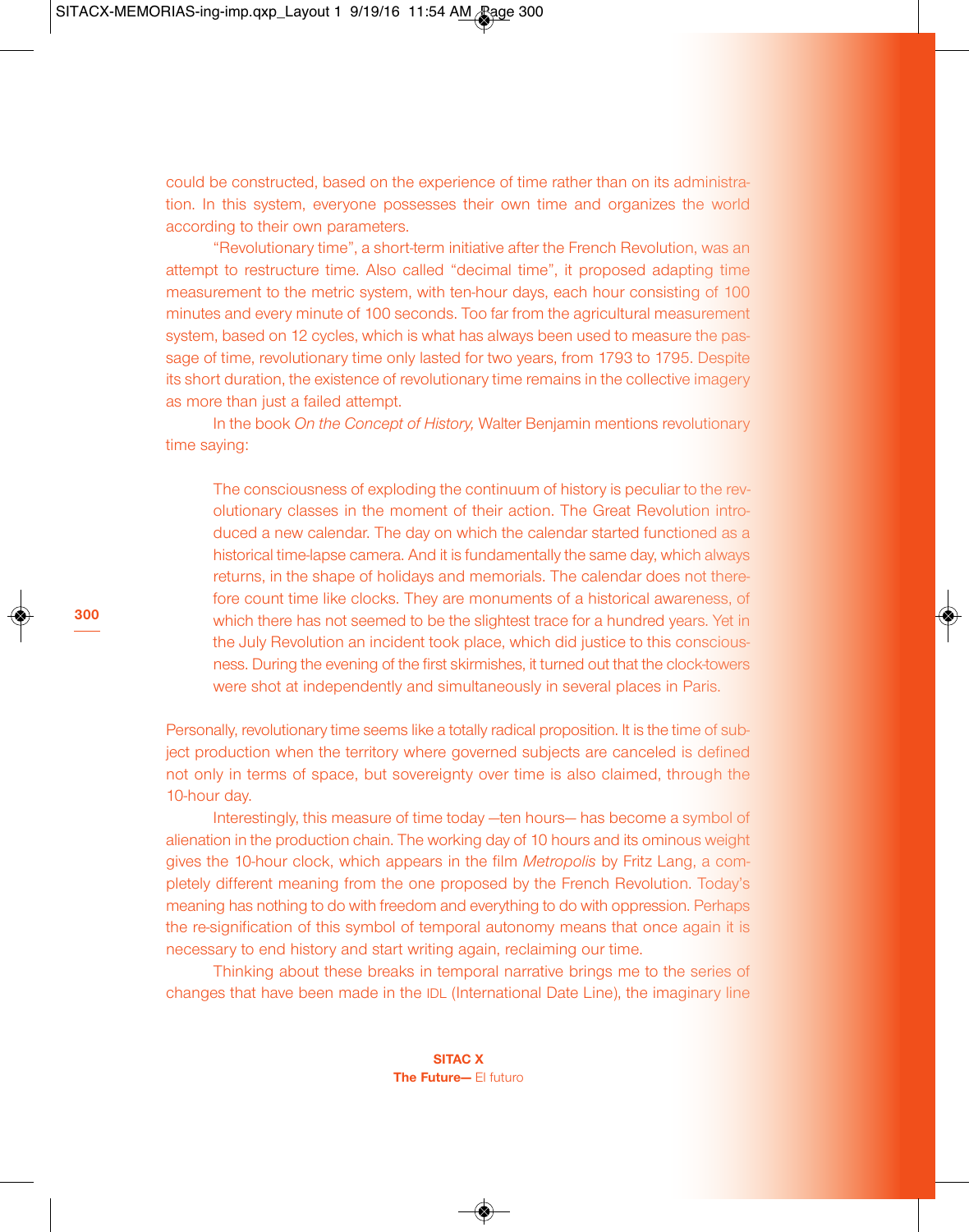that bisects Earth and separates two consecutive calendar days. Despite its official name, there is no law, treaty, or agreement that determines the exact position of the IDL. It is commonly identified on maps crossing the South Pacific at 180° longitude on the zero meridian and extending to Greenwich, England.

For a long time, the archipelago of Kiribati, a country consisting of 33 small islands, was crossed by the IDL, so half the country lived in one calendar day and the other half in another. In 1995, the archipelago decided to alter the IDL, creating a deviation of 2000 kilometers along it, so that its territory would not be temporally divided. The timeline has an interesting structure. It's like a Möbius strip, and due to the paradox of circumnavigation (well described in Jules Verne's *Around the World in 80 Days),* the IDL skips today, and marks the division between yesterday and tomorrow. Looking from one side, the opposite side is yesterday; the other side is tomorrow, and the present is not a defined space, just that line of tension in between, the possibility of acting between the past and the future. It is also interesting that, since the exact position of the IDL is not legislated, it varies slightly from atlas to atlas. If you superimpose the various representations of the border between yesterday and tomorrow, the outcome is a confused and slightly shaky division, which somehow seems like an appropriate representation of the space occupied by the present.

The setting of the IDL has literally given Kiribati the power to move time. This has been a focus of my work for several years, because I think it is a very good example of the power of a politicized subjectivity to reshape collective imagery. Kiribati, one of the world's poorest countries, had the power to determine its substantive experience of time and globally affect the description of the latter. This means that although Kiribati does not even appear on many maps, because its position in the middle of the Pacific Ocean makes it "fall off the map", it regularly manifests itself in the form of a change in the imaginary line we use to separate one day from the next. As with revolutionary time, this act of reconfiguring time took place in the political arena, but its echoes strongly transcend a simple bureaucratic gesture.

After several years of work inspired by the Kiribati adjustment, I decided to go and see the place. After a long and complicated journey, I arrived at the capital, Tarawa Island, armed with all kinds of statistical information provided by the Internet and libraries but with very little idea of what I would actually find. I knew that Kiribati was a very poor country, with no tourism infrastructure and a subsistence economy; that both England and the United States conducted nuclear testing there between 1957 and 1962, and that Japan and the United States fought a battle there in 1943. But all these facts gleaned from books said nothing about what I would actually find.

And what I found on Tarawa couldn't really have been described adequately. The island is full of ruins of the Second World War that no one has bothered to clean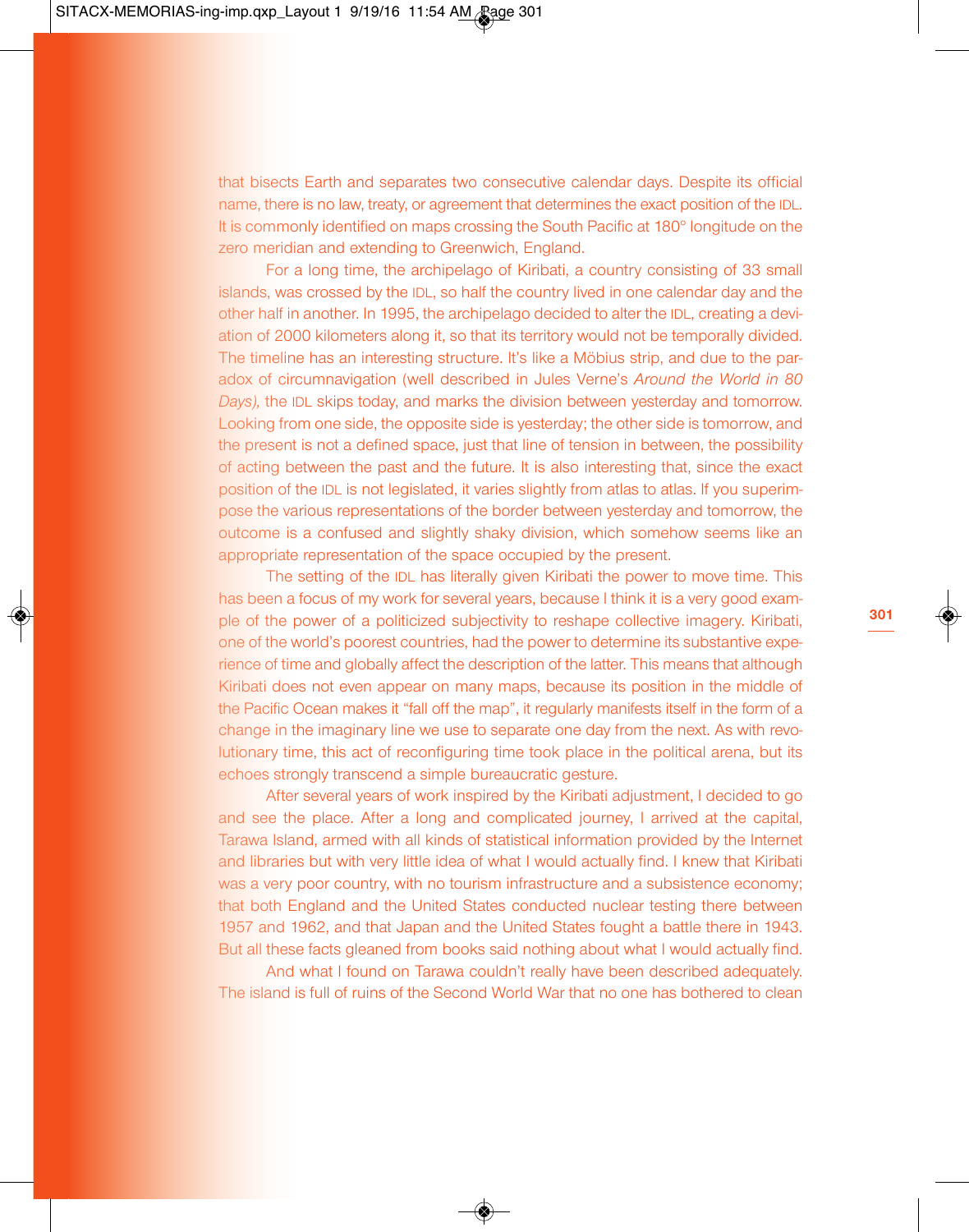up. They do not belong to anyone, because the political circumstances that led to the battle no longer matter. The war never made sense to the inhabitants of the island anyway; it was nothing more than a backdrop. It is a parallel and paralyzed narrative, stranded in the history of an island of fishermen. It gave me the feeling of a past that has not been recorded by historians because it hasn't been digested and can't be digested in the circumstances in which it exists. Debris of a past that is completely removed from the events that give it a rationale and that therefore remain immediate in terms of experience.

Walking along the Tarawa beach among the remains of tanks and concrete bunkers, I found about 400 feet of 16mm film in a nest of hermit crabs. I haven't been able to figure out how it got there; for all I know, it may have been there since 1943. I cannot tell if the tape was exposed or not because seaweed, salt, and oxidation corroded the emulsion. The image left on the film is another way of recording the passage of time, another doomsday narrative. And to wrap up my presentation, I would like to show a couple of minutes of this film.

## **Sarah Kavage—** Abstract

Artist and urban planner Sarah Kavage will be speaking about Industrial Harvest, an artistic gesture about the world of commodities trading and its influence on Chicago's history, the farming community and the global food supply. To connect the abstract financial world of commodities trading to real people and real food, Kavage purchased a single futures contract on the Chicago Board of Trade for 1000 bushels of wheat —the original commodity— and then took possession of 1000 bushels of actual commodity wheat. She had the wheat milled into about 20 tons of flour, and spent the summer of 2010 giving it all away to nourish people around the Chicago region.

Hello! I'd like to thank Shuddha and the PAC for inviting me to be a part of this. It's an honor to be here with all of you today.

I'm talking today about my experience with futures markets, through an intervention called Industrial Harvest. With this project, I wanted to address this complex system of commodities speculation and think about its impacts on real people and real food.

The project used an intervention into the Chicago Board of Trade as a way to learn about the futures market and the agricultural commodity system. The Chicago Board of Trade is the institution that started modern agricultural commodity speculation and is still the largest and most influential commodity exchange in the world. The perception that most people have of the Chicago Board of Trade is of a bunch of traders screaming and yelling and waving their arms, but what most people perceive as an absurd subculture casts a long shadow over our food system.

> **SITAC X The Future—** El futuro

**302**

**image page 111**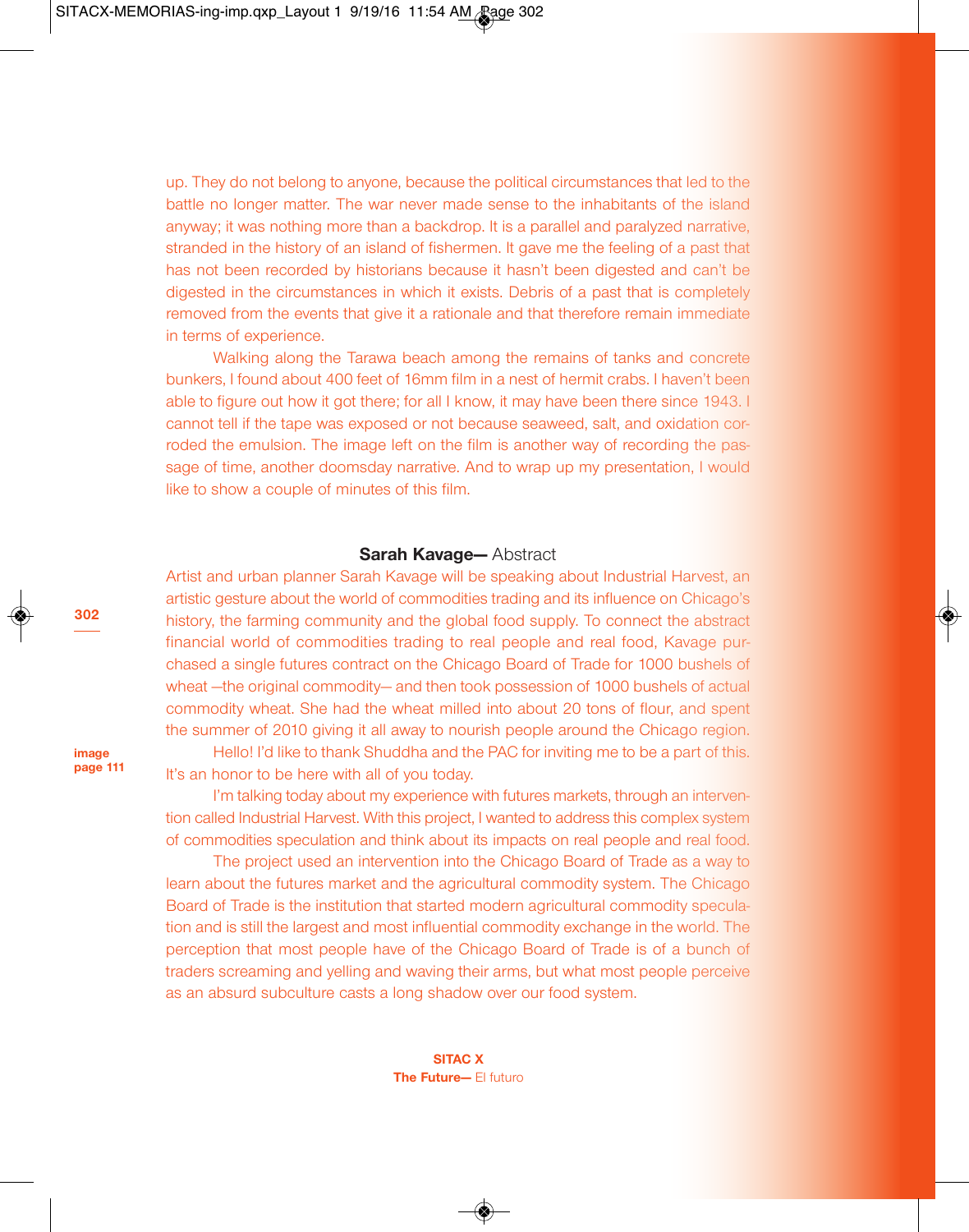A commodity is generally a raw material that can be bought and sold in standardized grades and units: for example, wheat —which was what this project focused on— corn, gold, oil. In theory, one commodity unit is exactly the same as the other. Commodities get their value from their fungibility, their abstract nature —their ability to move through the marketplace, anonymously, from one owner to the next. And at yet another level of abstraction, you don't even trade real wheat or any other real commodity on the Board of Trade; you trade futures contracts.

Futures contracts are agreements to buy or sell a certain quantity of a commodity at a certain price, deliverable at some date in the future. With futures contracts, you're basically betting on whether the price of the real commodity is going to go up or down —you don't ever need to touch the real stuff. But the paradox is that the price of the futures contract is the standard that sets the price for real commodities. So the price of real wheat all over the world is set by prices for wheat futures contracts on the Chicago Board of Trade.

On May 11, 2010, I bought a futures contract for 1000 bushels of soft red Winter wheat no. 2. The price at the time was about \$5 a bushel, \$5,000 US dollars for the whole contract. Although I could have closed out this contract with a delivery of real wheat, what typically happens is that the contract is closed out in cash. If you have an interest in the price of real wheat, for example if you're a farmer or a baker or a miller, you use the futures market like insurance, to lock in a price for your crop or your raw materials. If you're a speculator, you're going to take any transaction that you think can make you money. So my perspective on the future is a rather cynical one, because speculators don't care what happens in the future, as long as they can make money off of it!

One month later, I traveled to Chicago to continue my education in the futures market. At the time, I was actually losing money; the Euro debt crisis had disrupted the normal rhythm of the market. And the other troubling thing about the futures market these days is that there is no normal market any more. I'm not just saying that because I lost money! The futures market was a capitalist response to a need for predictability in the food system. Even the speculators had a valuable role in this system, because they brought liquidity to the marketplace; they made sure that every transaction had a buyer and a seller.

But it no longer works like that. This system has been compromised. You can see the consequences of that in 2008, when the price of grains —and especially wheat spiked to record highs. The story of why this happened basically parallels what happened with the mortgage crisis in the US: Wall Street got interested in commodities and used its political muscle to loosen some key regulations. Commodities markets have now become highly financialized, focused on complex derivatives and are now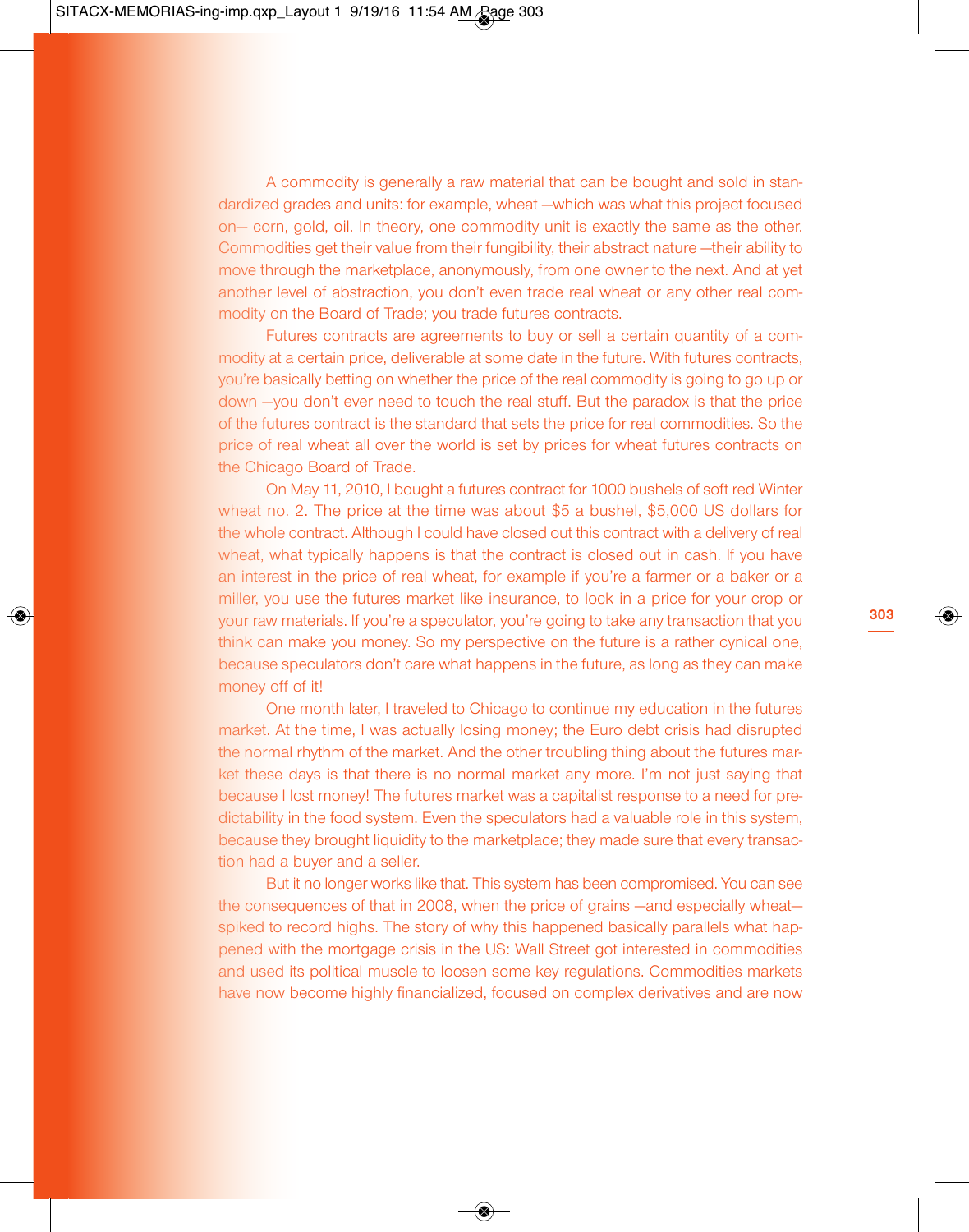unpredictable and overly technical; you need to be a Wall Street professional to use them. So the people for whom they were intended —farmers, millers and food processors— don't use them much any more.

The 2008 bubble in the price of wheat drove up the price of other grains, and also of many other foods. These Wall Street firms are buying huge volumes of futures contracts —we're talking about hundreds of thousands more futures contracts in the system. So the sheer volume of Wall Street trading overshadows the typical supply and demand factors that have influenced the price of grain in the past, such as the weather or how big the harvest was this year. These large volumes of contracts exacerbate any change in the price, causing the food price bubbles in 2008 and again in 2010 and 2011.

There were protests around the world in response to the 2008 "food bubble" —the first of which was right here in Mexico City, protesting the cost of maize. In Mexico, the price of maize is now more than triple what it was ten years ago and this is in large part due to Wall Street's entrance into the commodities market. Shortly after that food bubble hit, the number of hungry people in the world went up to over 1 billion for the first time in history. In places like Asia and Africa, price spikes can much more easily lead to starvation, because people rely more on raw, unprocessed commodities and already spend most of their income on food.

In late June, I closed out my futures contract —at a loss— and arranged the purchase of 1000 bushels of *real* soft red Winter wheat. Just to give you an idea of scale, a bushel is an archaic unit of measurement still used in modern commodities trading that, corresponds to a specific size of basket. 1000 bushels is 30 tons of wheat, enough to fill a semi truck to overflowing.

My wheat came from a grain elevator that holds two million bushels of grain from the many different farms in that area. This grain elevator is as far back as I can trace the origin of my wheat. In the US, it's trendy right now to obsess over where your food comes from, but I was interested in the opposite. The wheat had to be anonymous; a completely generic lot of wheat is the defining feature of a commodity.

Since we're time traveling here, I want to look back to the beginnings of civilization for a minute, because wheat was one of the original commodities. The cultivation of grains was the foundation of civilization. With grains, it was possible to store food for long periods of time and actually amass a surplus. Grain was the first wealth. You can stockpile it just as you would money in a bank. You can use it as a means of control over other people, because those who control the food supply control the people. With a food surplus, you can do things like build permanent settlements, commission laborers to build palaces and temples, and specialized professions can develop because now it is no longer necessary for everyone to spend all of their time finding food.